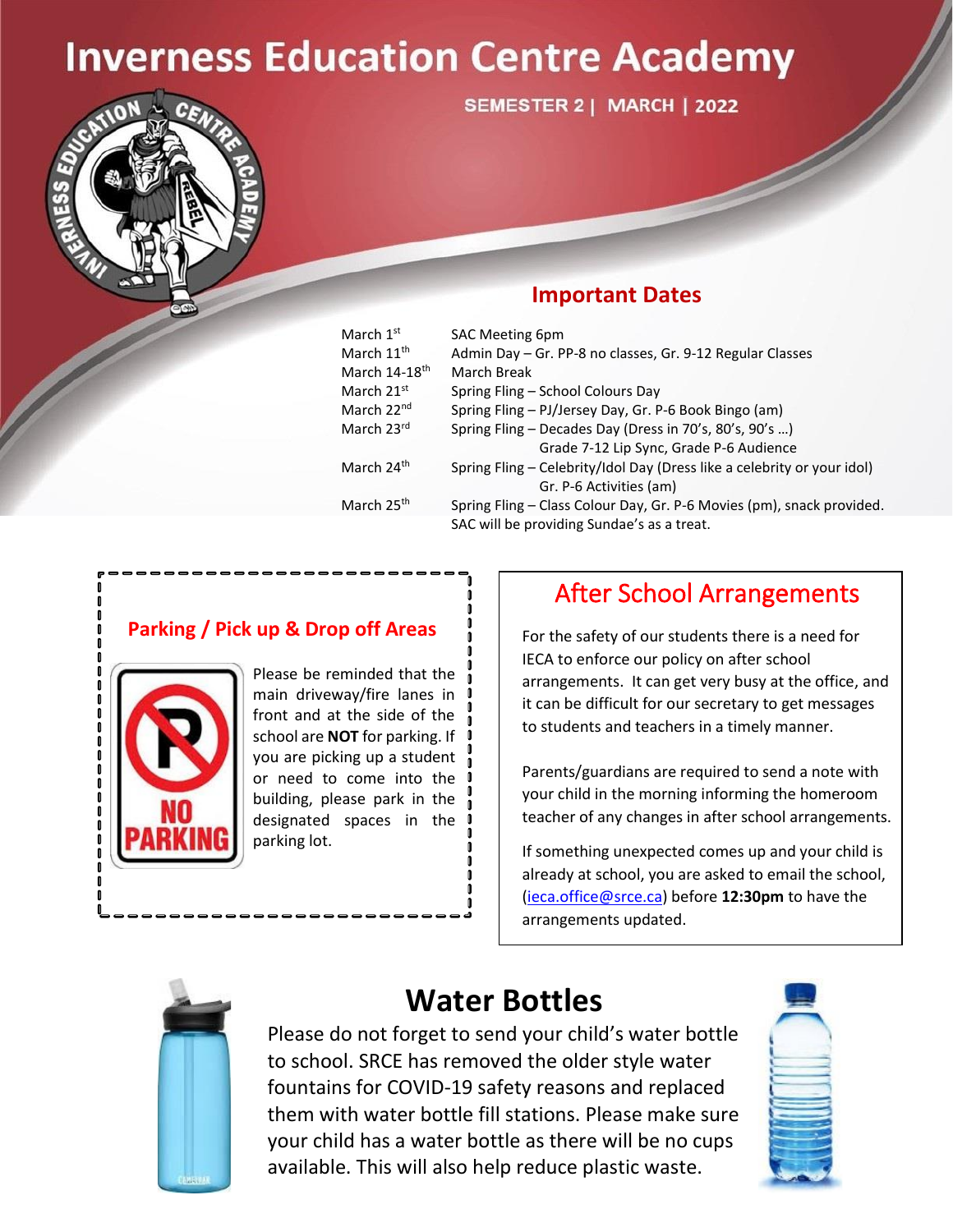## **African Heritage Month**

To celebrate African Heritage Month, the students in Grade 4 created African art as well as researched and presented African Canadians and their contributions to our shared history





A huge thank you goes out to our teacher Robert LeLievre who has been the lead on providing students with the breakfast program. With Robert's dedication to the breakfast program, he has been able to encourage other staff members and students to become very dedicated to the program. It has been so rewarding watching how dedicated some of our high school students have become. These teenagers are arriving to school early each morning ready to prepare breakfast.

We are so proud of you all!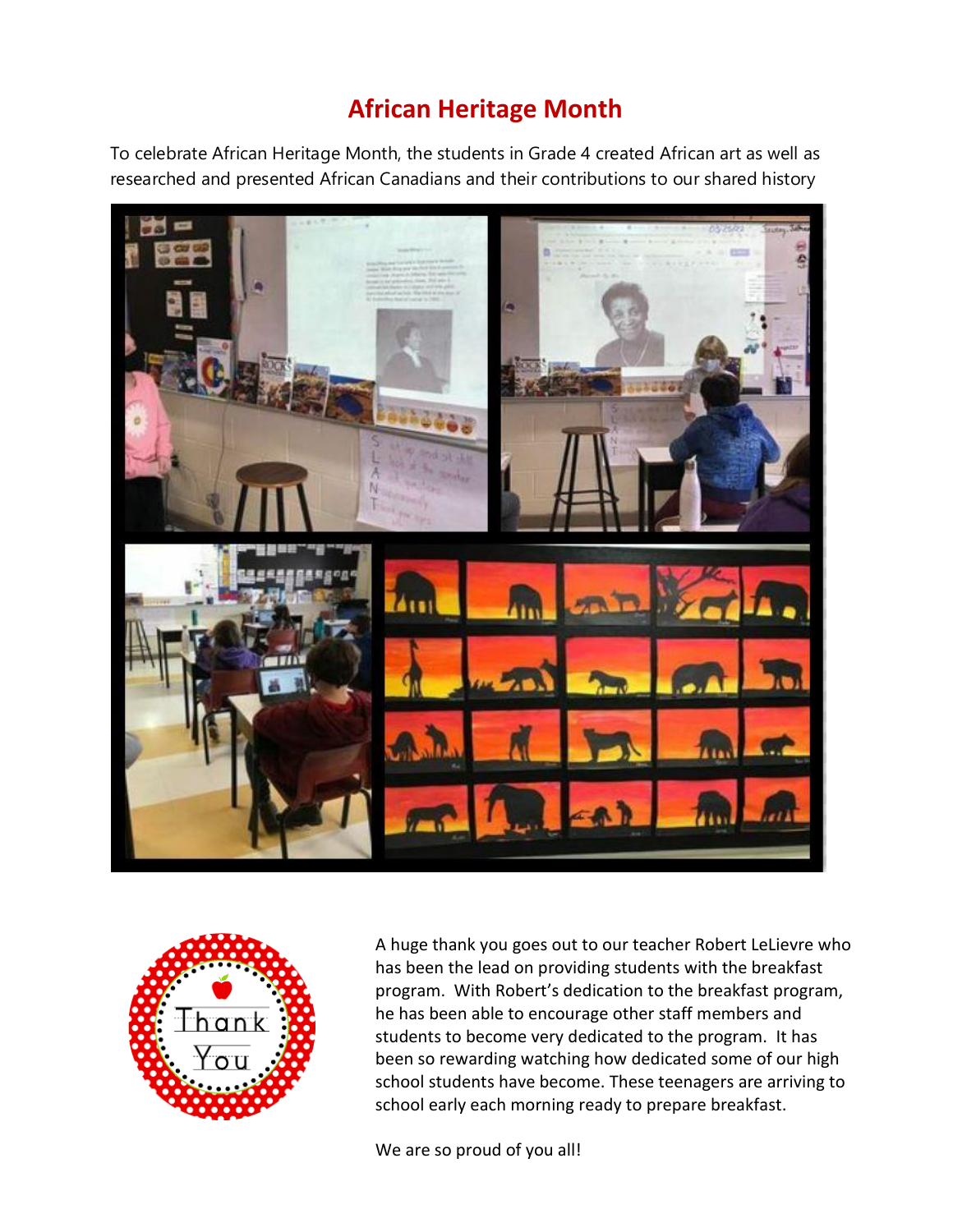

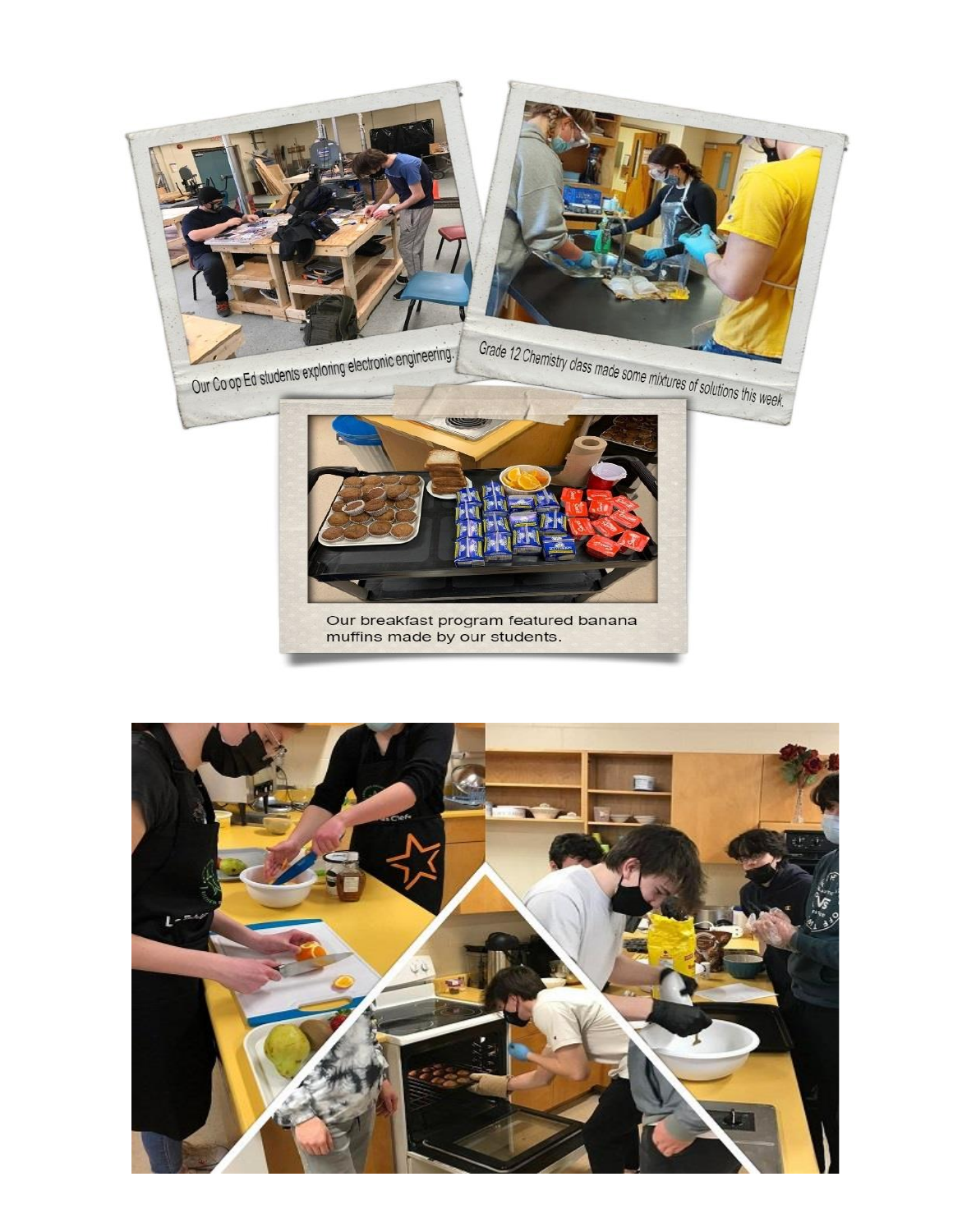#### **TABLE TENNIS TOURNAMENT**



On March 26, Inverness Education Centre/Academy his hosting a circuit tournament of the Nova Scotia Table Tennis Association. Anyone, regardless of age and skills, who is interested can register for the tournament. Players from all over Nova Scotia, New Brunswick, and PEI register for the tournament. Naturally players of school teams are especially encouraged. All Inverness County residents can register for a reduced fee of \$10.00 (Students) or \$15.00 (Adults). Inverness ECA students are free to attend. Play starts at 9.30 AM. Doors open at 8.15 AM. Players play in divisions (Round Robin competition) that match their playing level. Each division will have prizes for first and second places. Players will play at least 8 or more matches.

Equipment: 12 Double Fish Match ITTF approved tables.

Register by emailing [peter.goosens@srce.ca](mailto:peter.goosens@srce.ca) by March 23, 6 PM.



March break programming announcement: In partnership with St. John Ambulance and the school CYCP, SchoolsPlus will be offering a babysitting course for students (age 11+) and a movie day for students in grades 3-5 on Wednesday, March 16th. For more information or to register, please contact Diane MacDonald, SchoolsPlus Community Outreach Worker at (902) 258-7372. Program spaces are limited.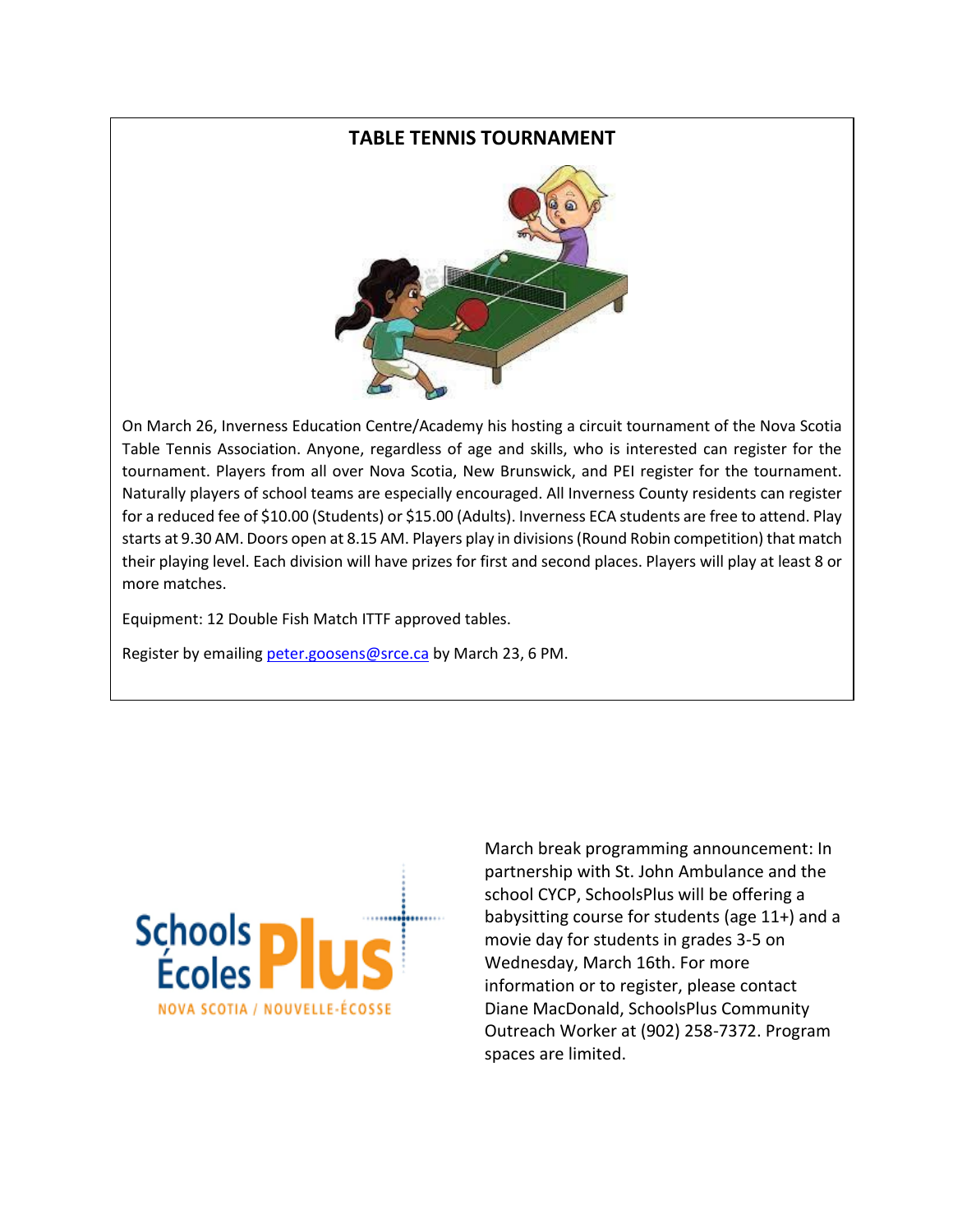

## **It's not too late to apply!**

Explore is a once in a lifetime experience for all students aged 13+. This Frenchimmersion summer program is more than just a French course, it's an opportunity for you to experience Francophone culture in a whole new way! The program allows participants to travel somewhere new and make new friends! It is open to all French levels; you are not required to be in French immersion to participate. The Official Languages programs (OLP) are funded by the government of Canada, and it's a great way to learn and practice French outside of the school year.

Candidates can select up to three preferences in their application, choosing which sessions interests them the most based on their location and what the host institution has to offer in to make the program unique! The OLP is happy to offer Explore sessions in-person and virtually. The sooner you apply, the better your chances are of being selected for a spot.

For more information and to apply, visit EnglishFrench.ca. Have questions? Contact Nova Scotia's promotion agent, Caroline Hitchcock – [caroline.hitchcock@novascotia.ca,](mailto:caroline.hitchcock@novascotia.ca) 902-424-8352.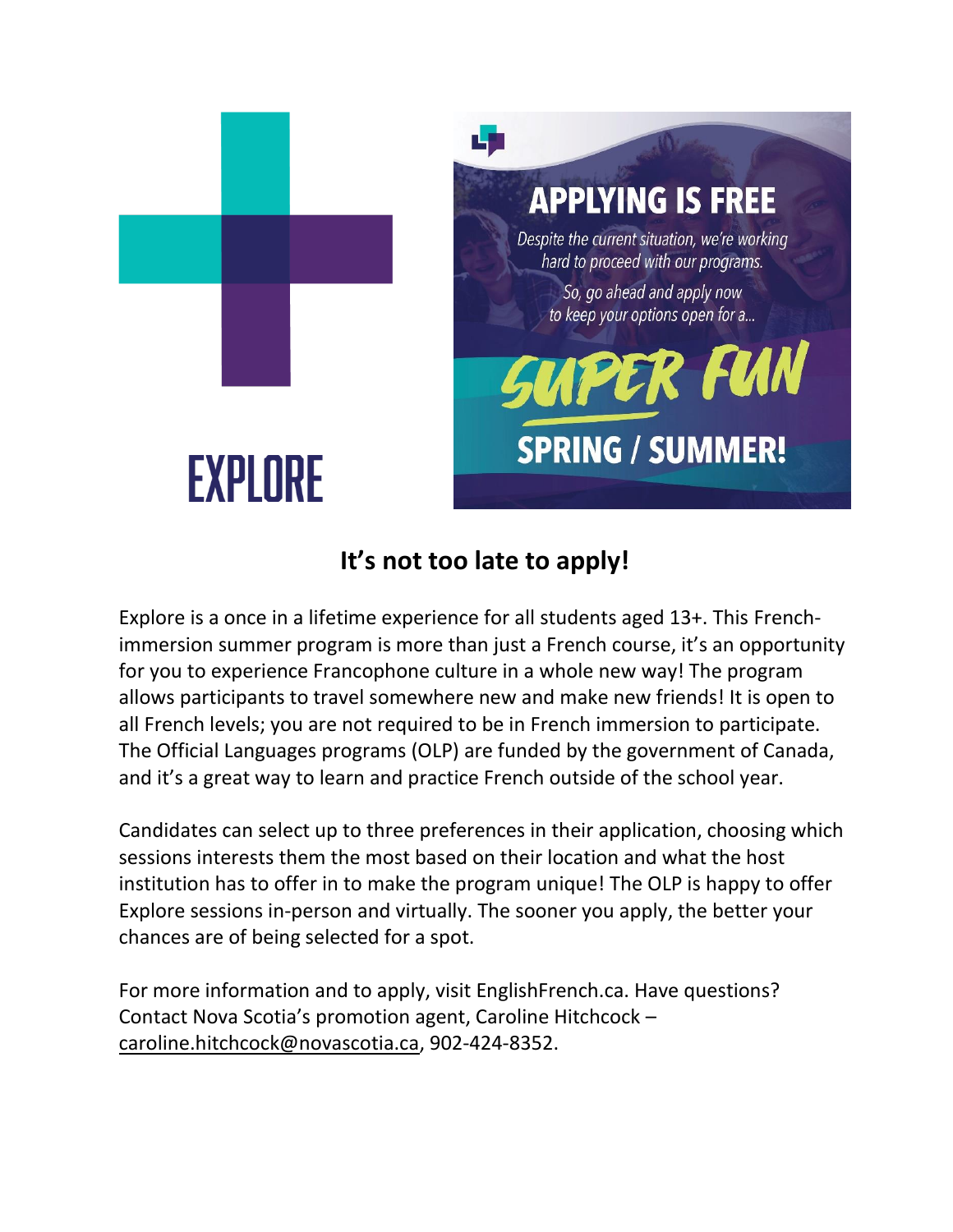# **Devoted to Diversity**



With help from a Community Health Board grant, a small group of volunteers has created *Devoted to Diversity*. The goal is to create a safe space and community for neurodiverse children and their families. There will be monthly meetings for parents and caregivers to offer support and friendship. The meetings will be held on the first Wednesday of every month at 6:00pm at the Belle Cote Community Centre. Volunteers will be present to play with children in a separate room so parents can attend the meeting. These informal meetings are intended to give parents a safe space to talk openly about challenges and successes. Guest speakers will be invited if needs are expressed. Our first meeting on **Wednesday, March 2** will be an informal meet and greet and refreshments and light snacks will be provided.

Family events will also be hosted. On the third Saturday of each month, there will be family events. These events will vary in activity and location as we hope to cater to all families in Northern Inverness County. Our first family event will be held at the Cranton Crossroads Community Centre in Margaree on **Sunday, March 20th at 2:00pm**. There will be play time in the gym and snacks.

There is so much room for this group to grow and provide children with fun activities and parents with a community to support each other through the challenges and successes of raising a family. As the group name suggests, we are devoted to diversity, so if you feel this group can benefit you, your child(ren) or your family in any way, we invite you to join us. There is a Facebook group called *Devoted to Diversity - Inverness* that you can join for more updates and information. You can also email [devotedtodiversity@gmail.com.](mailto:devotedtodiversity@gmail.com)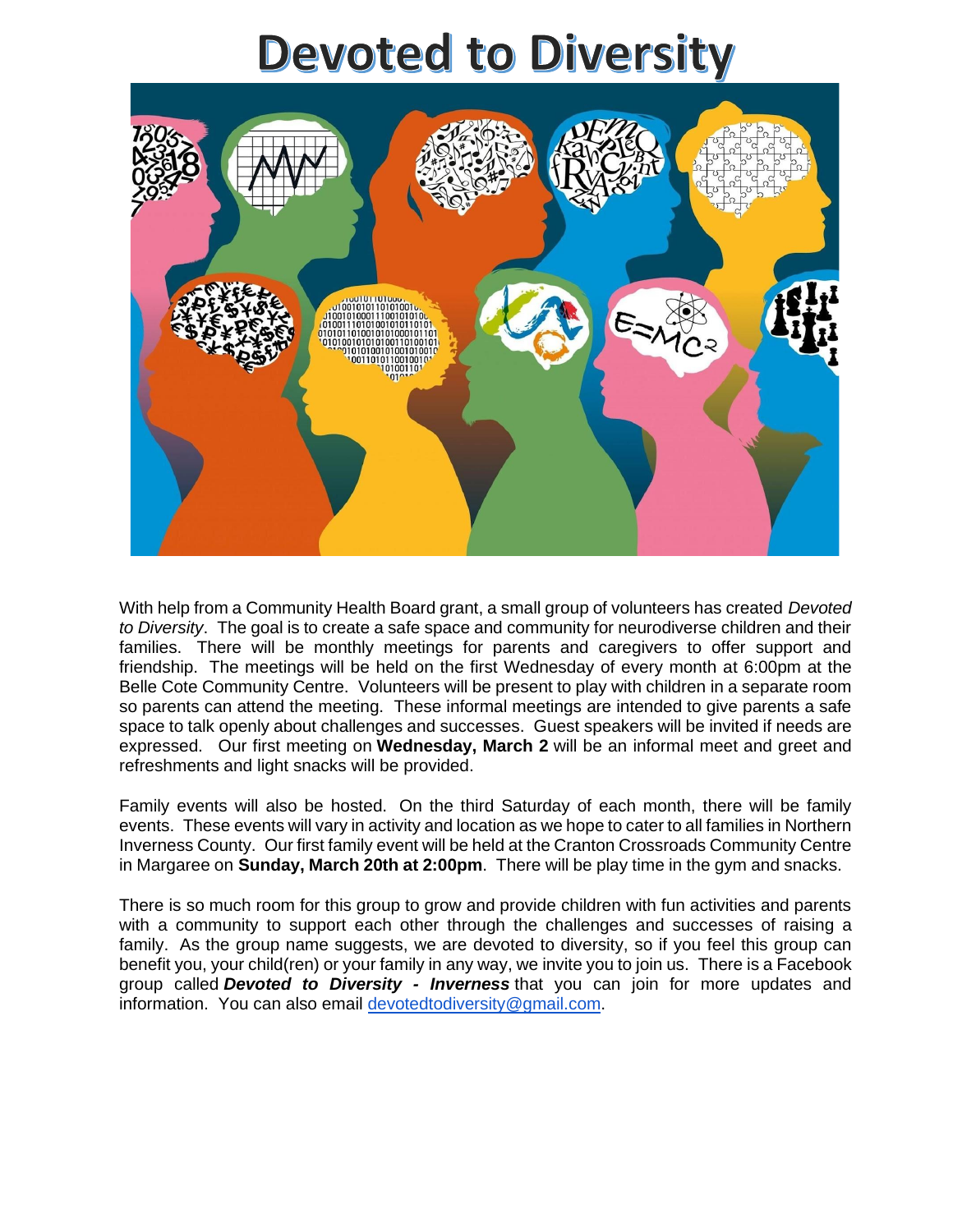

Get in gear at the Museum of Industry this March break. Kids can see some real drag racers and custom-built cars, plus our vintage Nova Scotia – built cars in our exhibit galleries. Test your driving skills by taking a ride-on Plasma Car for a spin around our racetrack. Design your own car with modelling clay and compete for finish line on the toy-car racing ramp. There will be lots more to see and do, so race as fast as you can to The Checkered Flag!

March 12 – 20, 2022, 10:00 – 4:00 each day.

#### **Drop-in Programs, each day:**

RC Grand Prix: Get behind the wheel of a remote-control race car

Race Track: Race your friends around our track on a ride-on Plasma Car

Drag Race Ramp: Choose a toy car and compete on our Race Ramp.

Art Activity: Design your own car with modelling clay, to take home.

Craft: Make a car puppet to take home

Scavenger Hunt: Search the Museum galleries for clues, complete a puzzle and collect a prize.

#### **Scheduled Activities:**

Saturday March 12, 1:30 – Meet a Junior Drag Racer for a talk about his experience racing cars.

Tuesday March 15, 10:00 – 12:00 and 1:00 – 4:00 – Join artist Ryan MacDonald and learn how to draw cars.

Thursday March 17, 1:00 – 3:00 – Meet a mechanic from New Glasgow's Bespoke Motor Company, and hear how they build and restore cars right here in Nova Scotia



147 North Foord Street Stellarton, New Glasgow 902-755-5425

Museumofindustry.novascotia.ca